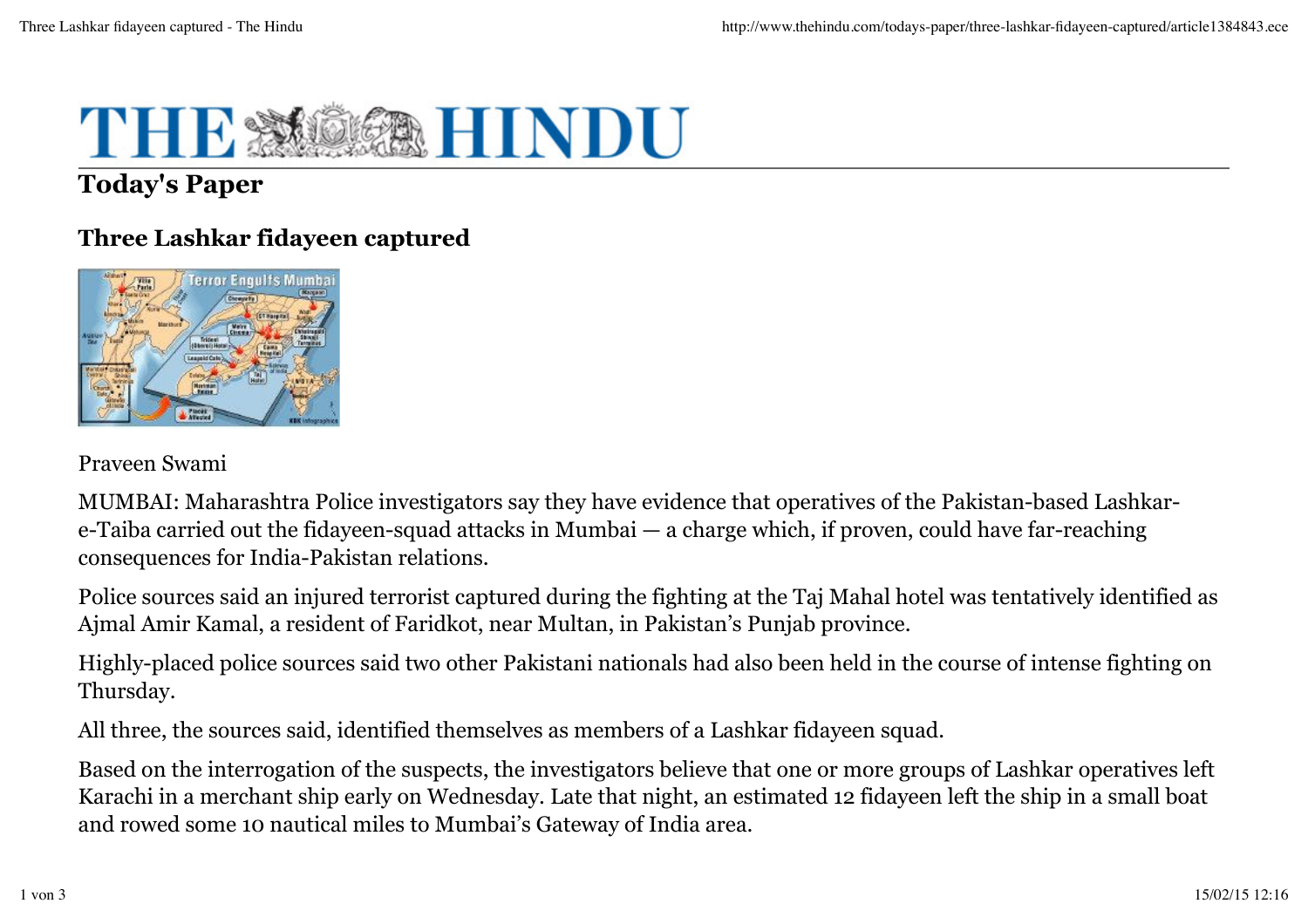The investigators say the fidayeen unit of which Mr. Kamal was a part then split up into at least six groups, each focussing on a separate target: Mumbai's Nariman House, which is home to a large number of Israeli families and a Jewish prayer house; the Chhatrapati Shivaji Terminus rail station; the Cama hospital; the Girgaum seafront; and the Taj and Trident Oberoi hotels.

Mumbai terror attacks in pictures

Mumbai terror attacks in pictures - 2

Mumbai terror attacks in pictures - 3

Ratan Tata's press meet - Podcast

#### **Related stories:**

TERROR ATTACKS IN MUMBAI

Centre rushes NSG commandos

**Related stories:** TERROR ATTACKS IN MUMBAI

Centre rushes NSG commandos

## **Earlier terror strikes in Mumbai**

Terror strikes Mumbai, over 147 killed

46 killed as twin blasts rock Mumbai

## **Major terror attacks in 2008**

Terror strikes Assam, 62 killed

17 killed in Imphal blast

20 killed as 5 bomb explosions rock Delhi